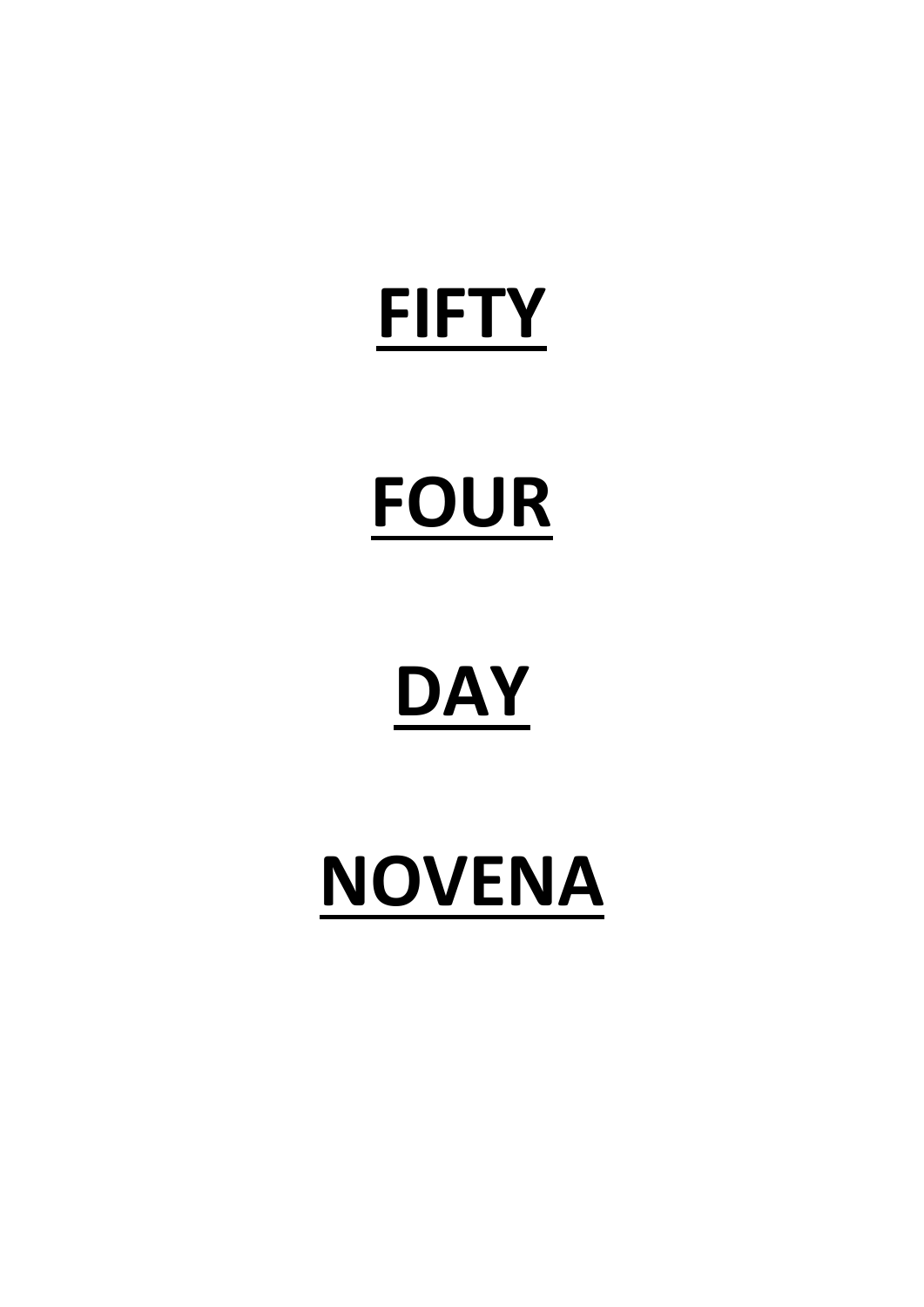### **Origin**

In an apparition of Our Lady of Pompeii, which occurred in 1884 at Naples, in the house of Commander Agrelli, the heavenly Mother deigned to make known the manner in which she desires to be invoked. For thirteen months Fortuna Agrelli, the daughter of the Commander, had endured dreadful sufferings and torturous cramps. The most celebrated physicians had given up.

On February 16, 1884, the afflicted girl and her relatives commenced a novena of Rosaries. The Queen of the Holy Rosary favoured her with an apparition on March 3<sup>rd</sup>. Mary, sitting upon a high throne, surrounded by luminous figures, held the divine Child on her lap, and in her hand a Rosary. The Virgin Mother and the Holy Infant were clad in gold embroidered garments. They were accompanied by Saint Dominic and Saint Catherine of Siena. The throne was profusely decorated with flowers; the beauty of Our Lady was marvellous.

Mary looked upon the sufferer with maternal tenderness and the patient saluted her with the words: "Queen of the Holy Rosary, be gracious to me; restore me to health! I have already prayed to thee in a novena O Mary, but have not yet experienced thy aid. I am so anxious to be cured!"

"Child", responded the Blessed Virgin, "thou hast invoked me by various titles and hast always obtained favours from me. Now, since thou hast called me by that title so pleasing to me, 'Queen of the Holy Rosary', I can no longer refuse the favour thou dost petition; for this name is most precious and dear to me. Make three novenas, and thou shalt obtain all".

Once more the Queen of the Holy Rosary appeared to her and said: "Whoever desires to obtain favours from me should make three novenas of the prayers of the Rosary, and three novenas in thanksgiving".

This miracle of the Rosary made a very deep impression on Pope Leo XIII, and greatly contributed to the fact that in so many circular letters, he urged all Christians to love the Rosary and say it fervently.

### **Method**

The 54 Day Rosary Novena consists of five decades of the Rosary each day for 27 days in petition; then immediately five decades each day for 27 days in thanksgiving, whether or not the request has been granted.

The meditations vary from day to day. On the first day meditate on the Joyful Mysteries; on the second day the Sorrowful Mysteries; on the third day the Glorious Mysteries and on the fourth day the Luminous Mysteries; and so on throughout the 54 days.

Follow the format of the prayers for each of the mysteries as outlined in the guide below. This is an arduous novena but it is a novena of love. If you are sincere, you will not find it difficult to obtain your request.

Should you not obtain the favour you seek, be assured that the Rosary Queen, who knows what each one stands most in need of, has heard your prayer. You will not have prayed in vain. No prayer ever went unheard and Our Blessed Lady has never been known to fail.

Look upon each Hail Mary as a rare and beautiful rose which you lay at Mary's feet. These spiritual roses, bound in a wreath with Spiritual Communions, will be a most pleasing and acceptable gift to her and will bring down upon you special graces.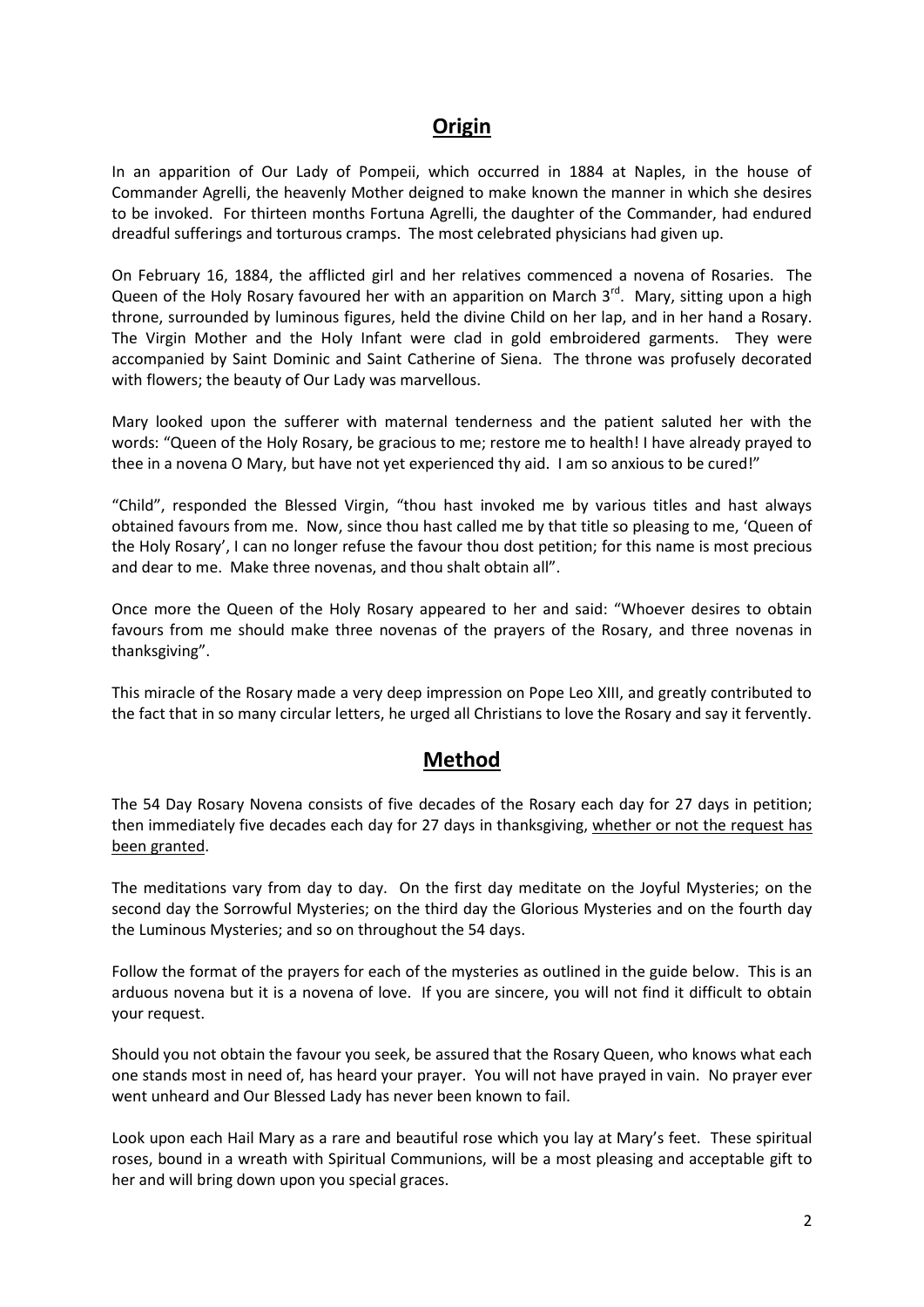### **Common Prayers**

#### **The Sign of the Cross**

Ϯ In the name of the Father and of the Son and of the Holy Spirit. Amen.

#### **Glory Be**

Ϯ Glory be to the Father and to the Son and to the Holy Spirit. As it was in the beginning, is now and ever shall be, world without end. Amen.

#### **The Fatima Prayer<sup>i</sup>**

O my Jesus, forgive us our sins, save us from the fires of hell. Lead all souls to Heaven, especially those in most need of Thy mercy.

#### **Our Father**

Our Father, who art in Heaven; hallowed be Thy Name; Thy kingdom come; Thy will be done, on Earth as it is in Heaven. Give us this day our daily bread and forgive us our trespasses, as we forgive those who trespass against us; and lead us not into temptation, but deliver us from evil. Amen.

#### **Hail Maryii**

Hail Mary, full of grace, the Lord is with thee. Blessed art thou among women and blessed is the fruit of thy womb, Jesus. Holy Mary, Mother of God, pray for us sinners, now and at the hour of our death. Amen.

#### **Apostles' Creediii**

- 1. I believe in God, the Father almighty, creator of Heaven and Earth.
- 2. I believe in Jesus Christ, His only Son, our Lord.
- 3. He was conceived by the power of the Holy Spirit and born of the Virgin Mary.
- 4. He suffered under Pontius Pilate, was crucified, died and was buried.
- 5. He descended to the dead. On the third day He rose again.
- 6. He ascended into Heaven and is seated at the right hand of the Father.
- 7. He will come again to judge the living and the dead.
- 8. I believe in the Holy Spirit,
- 9. the Holy Catholic Church, the communion of saints,
- 10. the forgiveness of sins,
- 11. the resurrection of the body,
- 12. and life everlasting.

Amen.

#### **Hail Holy Queeniv**

Hail, Holy Queen, Mother of Mercy, hail our life, our sweetness and our hope! To thee do we cry poor banished children of Eve; to thee do we send up our sighs, mourning and weeping in this vale of tears. Turn then, O most gracious advocate, thine eyes of mercy towards us and after this our exile show unto us the blessed fruit of thy womb, Jesus; O clement, O loving, O sweet Virgin Mary.

*Pray for us, O Holy Mother of God.* That we may be made worthy of the promises of Christ.

*Let us pray:* O God, whose only-begotten Son, by His life, death and resurrection has purchased for us the rewards of eternal life; grant, we beseech you, that meditating on these mysteries of the most Holy Rosary of the Blessed Virgin Mary, we may both imitate what they contain and obtain what they promise, through the same Christ our Lord. Amen.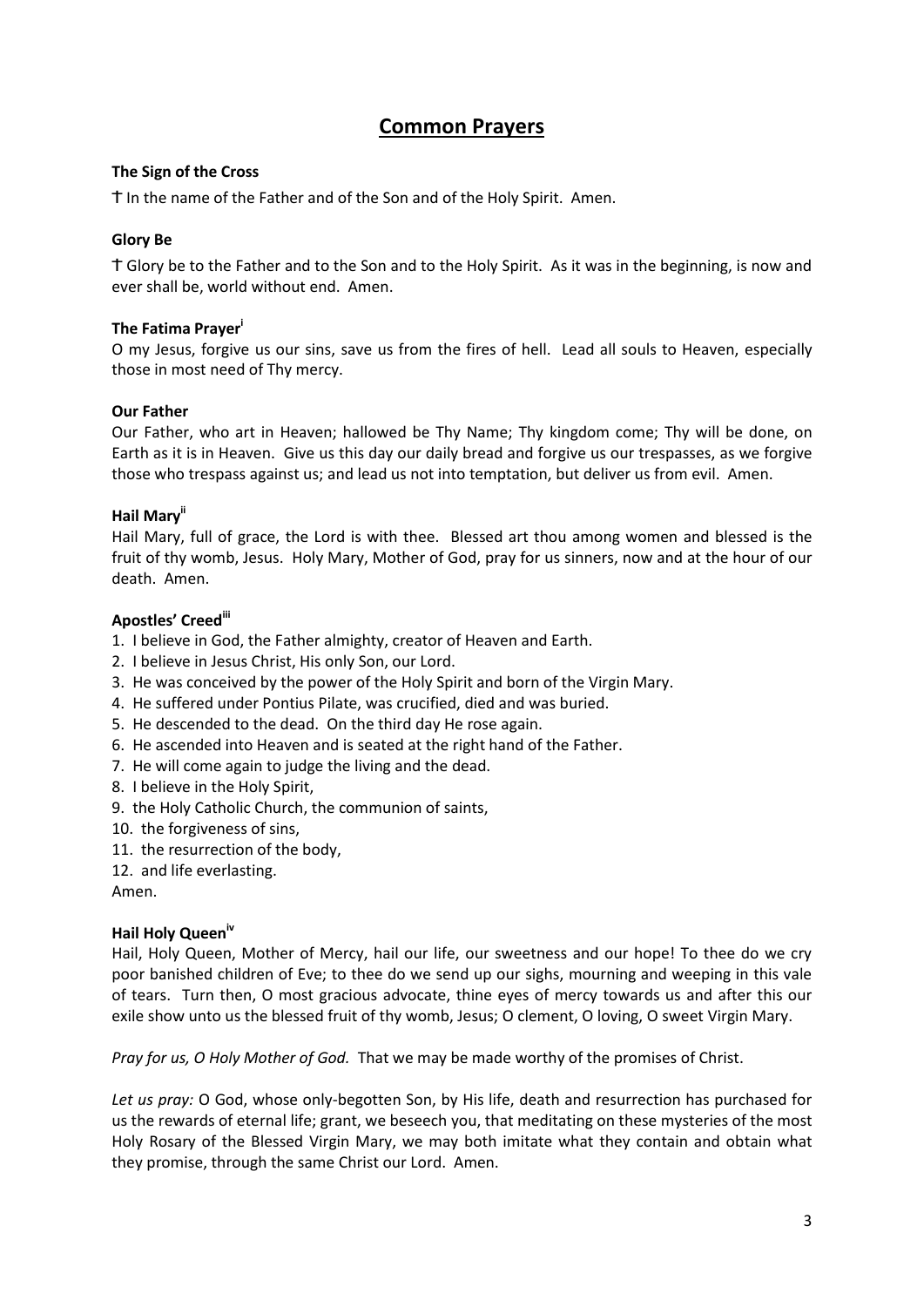#### **Prayer to Saint Michael the Archangel<sup>v</sup>**

St Michael the Archangel, defend us in battle; be our defence against the wickedness and snares of the Devil. May God rebuke him, we humbly pray and do thou, O prince of the heavenly host, by the power of God, thrust into Hell Satan and all the other evil spirits who prowl about the world seeking the ruin of souls. Amen.

#### **The Memorarevi**

Remember, O most gracious Virgin Mary, that never was it known, that anyone who fled to thy protection, implored thy help or sought thy intercession, was left unaided. Inspired by this confidence, I fly unto thee, O Virgin of virgins, my Mother. To thee I come, before thee I stand, sinful and sorrowful. O Mother of the Word Incarnate, despise not my petition, but in thy mercy hear and answer me. Amen.

| The Litany of the Blessed Virgin Mary |                            |
|---------------------------------------|----------------------------|
| Lord, have mercy                      | Lord, have mercy           |
| Christ, have mercy                    | Christ, have mercy         |
| Lord, have mercy                      | Lord, have mercy           |
| Christ, hear us                       | Christ, graciously hear us |
| God the Father of Heaven              | Have mercy on us           |
| God the Son, Redeemer of the world    | Have mercy on us           |
| God the Holy Spirit                   | Have mercy on us           |
| Holy Trinity, One God                 | Have mercy on us           |
| <b>Holy Mary</b>                      | Pray for us                |
| Holy Mother of God                    | Pray for us                |
| Holy Virgin of virgins                | Pray for us                |
| Mother of Christ                      | Pray for us                |
| Mother of divine grace                | Pray for us                |
| Mother most pure                      | Pray for us                |
| Mother most chaste                    | Pray for us                |
| Mother inviolate                      | Pray for us                |
| Mother undefiled                      | Pray for us                |
| Mother most amiable                   | Pray for us                |
| Mother most admirable                 | Pray for us                |
| Mother of good counsel                | Pray for us                |
| Mother of our Creator                 | Pray for us                |
| Mother of our Saviour                 | Pray for us                |
| Virgin most prudent                   | Pray for us                |
| Virgin most venerable                 | Pray for us                |
| Virgin most renowned                  | Pray for us                |
| Virgin most powerful                  | Pray for us                |
| Virgin most merciful                  | Pray for us                |
| Virgin most faithful                  | Pray for us                |
| Mirror of justice                     | Pray for us                |
| Seat of wisdom                        | Pray for us                |
| Cause of our joy                      | Pray for us                |
| Spiritual vessel                      | Pray for us                |
| Vessel of honour                      | Pray for us                |
| Singular vessel of devotion           | Pray for us                |
| Mystical rose                         | Pray for us                |
| <b>Tower of David</b>                 | Pray for us                |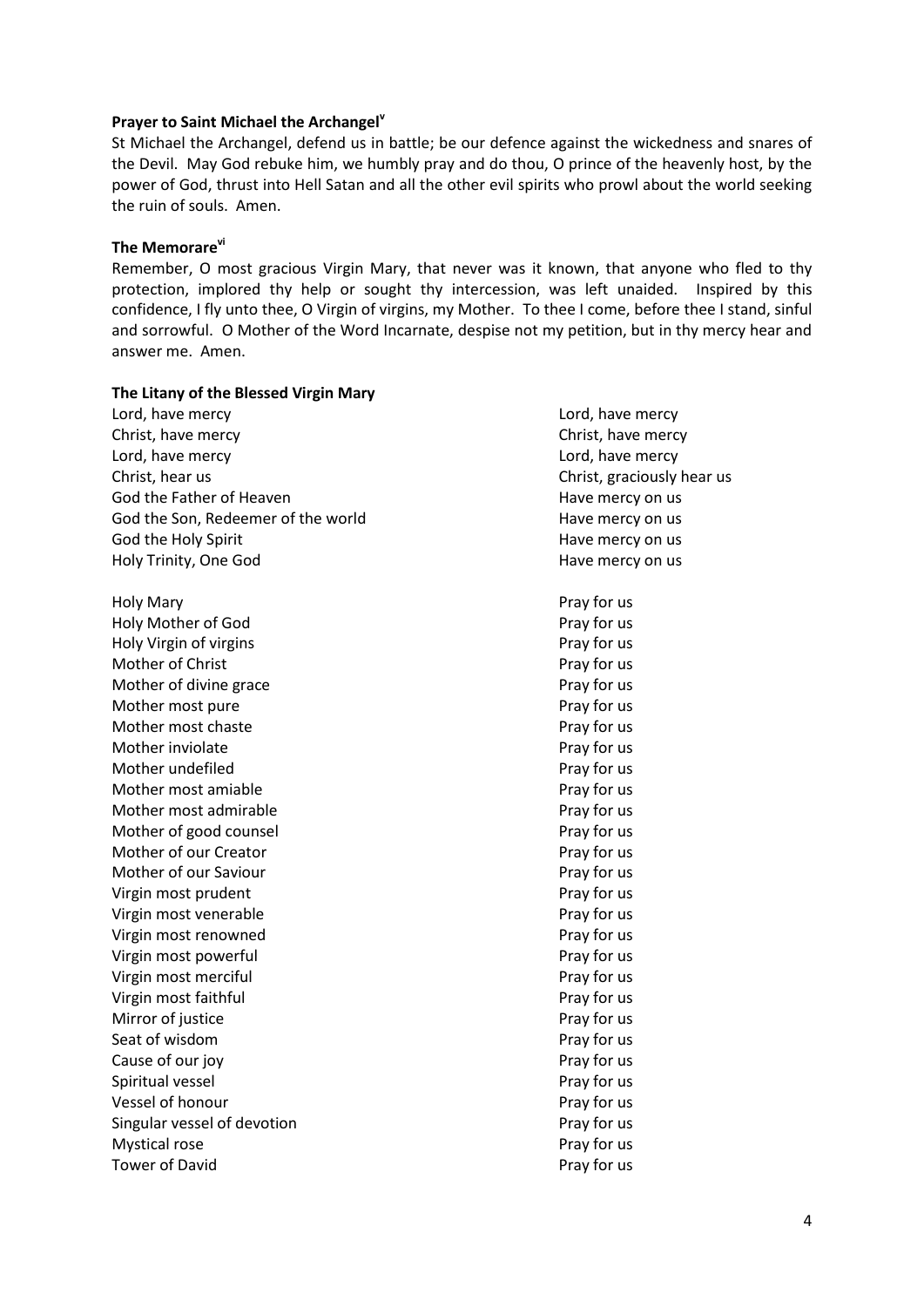| Tower of ivory                       | Pray for us |
|--------------------------------------|-------------|
| House of gold                        | Pray for us |
| Ark of the covenant                  | Pray for us |
| Gate of Heaven                       | Pray for us |
| Morning star                         | Pray for us |
| Health of the sick                   | Pray for us |
| Refuge of sinners                    | Pray for us |
| Comforter of the afflicted           | Pray for us |
| Help of Christians                   | Pray for us |
| Queen of Angels                      | Pray for us |
| <b>Queen of Patriarchs</b>           | Pray for us |
| Queen of Prophets                    | Pray for us |
| Queen of Apostles                    | Pray for us |
| Queen of Martyrs                     | Pray for us |
| <b>Queen of Confessors</b>           | Pray for us |
| Queen of Virgins                     | Pray for us |
| Queen of all Saints                  | Pray for us |
| Queen conceived without original sin | Pray for us |
| Queen assumed into Heaven            | Pray for us |
| Queen of the most Holy Rosary        | Pray for us |
| Queen of Peace                       | Pray for us |
|                                      |             |

Lamb of God, who takes away the sins of the world Spare us, O Lord Lamb of God, who takes away the sins of the world Graciously hear us, O Lord Lamb of God, who takes away the sins of the world Have mercy on us

V. Pray for us, O Holy Mother of God

R. That we may be made worthy of the promises of Christ

*Let us pray:* Lord God, give to Your people the joy of continual health in mind and body. With the prayers of the Virgin Mary to help us, guide us through the sorrows of this life to eternal happiness in the life to come. Grant this through our Lord Jesus Christ, Your Son, who lives and reigns, with You and the Holy Spirit, one God, forever and ever. Amen.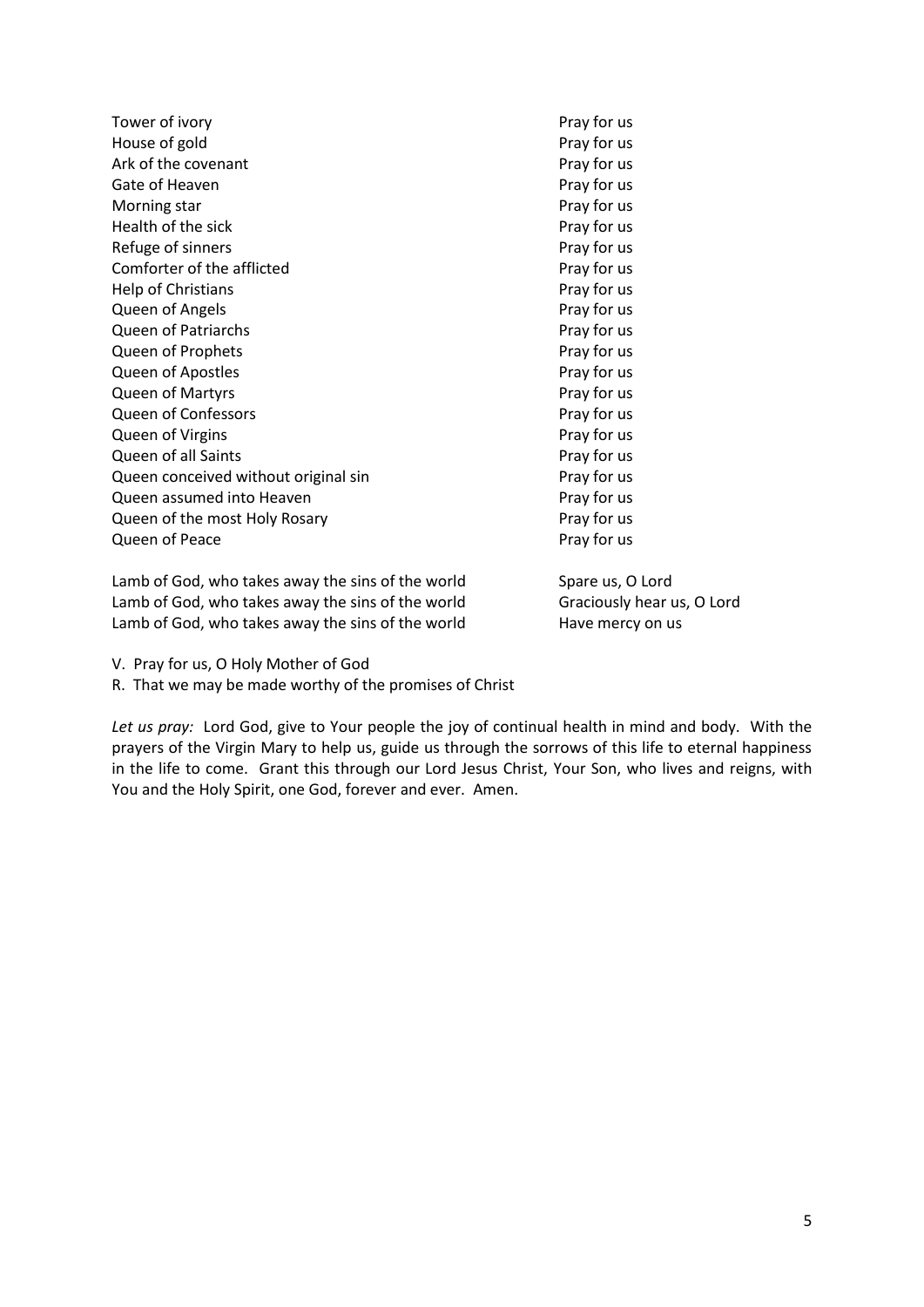## **The Joyful Mysteries**

1 x The Sign of the Cross

#### 1 x Hail Mary

Hail! Queen of the Most Holy Rosary, my Mother Mary, hail! At your feet I humbly pray and offer you a crown of snow-white roses, to remind you of your joys. Each ten bound together, recalling to you a joyful mystery, with my petition for a particular grace.

In the 27 days of petition pray: O Holy Queen, dispenser of God's graces and mother of all who invoke your holy name. Do not look upon my gift and fail to see its binding. As you graciously receive my gift, I humbly implore you to receive my petition; from your bounty I rest assured that you will grant me the favour I so trustingly seek.

In the 27 days of thanksgiving pray: O Holy Queen, dispenser of God's graces and mother of all who invoke your holy name. Do not look upon my gift and fail to see its binding. As you graciously receive my gift, I kindly implore you to receive my thanksgiving; from your bounty you have granted me the favour I so trustingly sought.

1 x Apostles' Creed, 1 x Our Father, 3 x Hail Marys and 1 x Glory Be.

#### **First Joyful Mystery – The Annunciation**

Sweet Mother Mary, meditating on the Mystery of the Annunciation, when the angel Gabriel appeared to you with the news that you were to become the Mother of God. He greeted you with that sublime salutation, "Hail, full of grace! The Lord is with thee!" and you did humbly submit yourself to the will of the Father, responding: "Behold the handmaid of the Lord. Be it done unto me according to thy word", I humbly pray...

1 x Our Father, 10 x Hail Marys, 1 x Glory Be and 1 x Fatima Prayer.

Then say: I bind these snow-white roses with a petition for the grace of *humility* and humbly lay this bouquet at your feet.

#### **Second Joyful Mystery – The Visitation**

Sweet Mother Mary, meditating on the Mystery of the Visitation, when, upon your visit to your holy cousin, Elizabeth, she greeted you with the prophetic utterance, "Blessed art thou among women, and blessed is the fruit of thy womb!" and you answered with that canticle of canticles, the Magnificat, I humbly pray...

1 x Our Father, 10 x Hail Marys, 1 x Glory Be and 1 x Fatima Prayer.

Then say: I bind these snow-white roses with a petition for the grace of *charity towards my neighbour* and humbly lay this bouquet at your feet.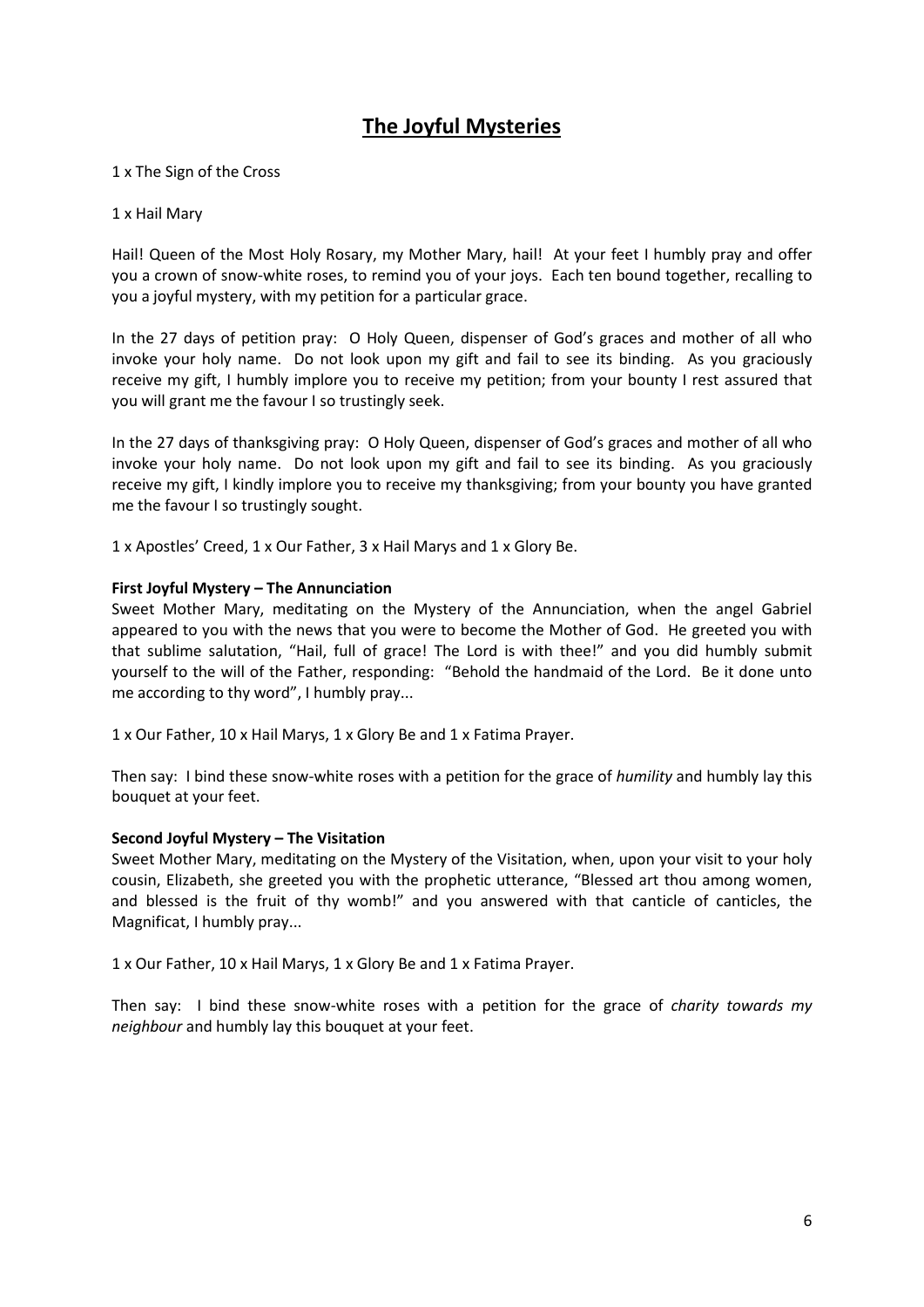#### **Third Joyful Mystery – The Nativity**

Sweet Mother Mary, meditating on the Mystery of the Nativity of Our Lord, when, your time being completed, you brought forth, O holy Virgin, the redeemer of the world in a stable at Bethlehem; whereupon choirs of angels filled the Heavens with their exultant song of praise – "Glory to God in the highest, and on Earth peace to men of goodwill", I humbly pray...

1 x Our Father, 10 x Hail Marys, 1 x Glory Be and 1 x Fatima Prayer.

Then say: I bind these snow-white roses with a petition for the grace of *detachment from the world* and humbly lay this bouquet at your feet.

#### **Fourth Joyful Mystery – The Presentation**

Sweet Mother Mary, meditating on the Mystery of the Presentation, when, in obedience to the Law of Moses, you presented the Child in the temple, where the holy prophet Simeon, taking the Child in his arms, offered thanks to God for allowing him to look upon his Saviour, I humbly pray...

1 x Our Father, 10 x Hail Marys, 1 x Glory Be and 1 x Fatima Prayer.

Then say: I bind these snow-white roses with a petition for the grace of *purity* and humbly lay this bouquet at your feet.

#### **Fifth Joyful Mystery – The Finding of the Child Jesus in the Temple**

Sweet Mother Mary, meditating on the Mystery of the Finding of the Child Jesus in the Temple, when, having sought Him for three days, distressed and anxious at His absence, your heart was gladdened when you found Him in the temple speaking to the doctors; and upon your request, He obediently returned home, I humbly pray...

1 x Our Father, 10 x Hail Marys, 1 x Glory Be and 1 x Fatima Prayer.

Then say: I bind these snow-white roses with a petition for the grace of *true wisdom* and humbly lay this bouquet at your feet.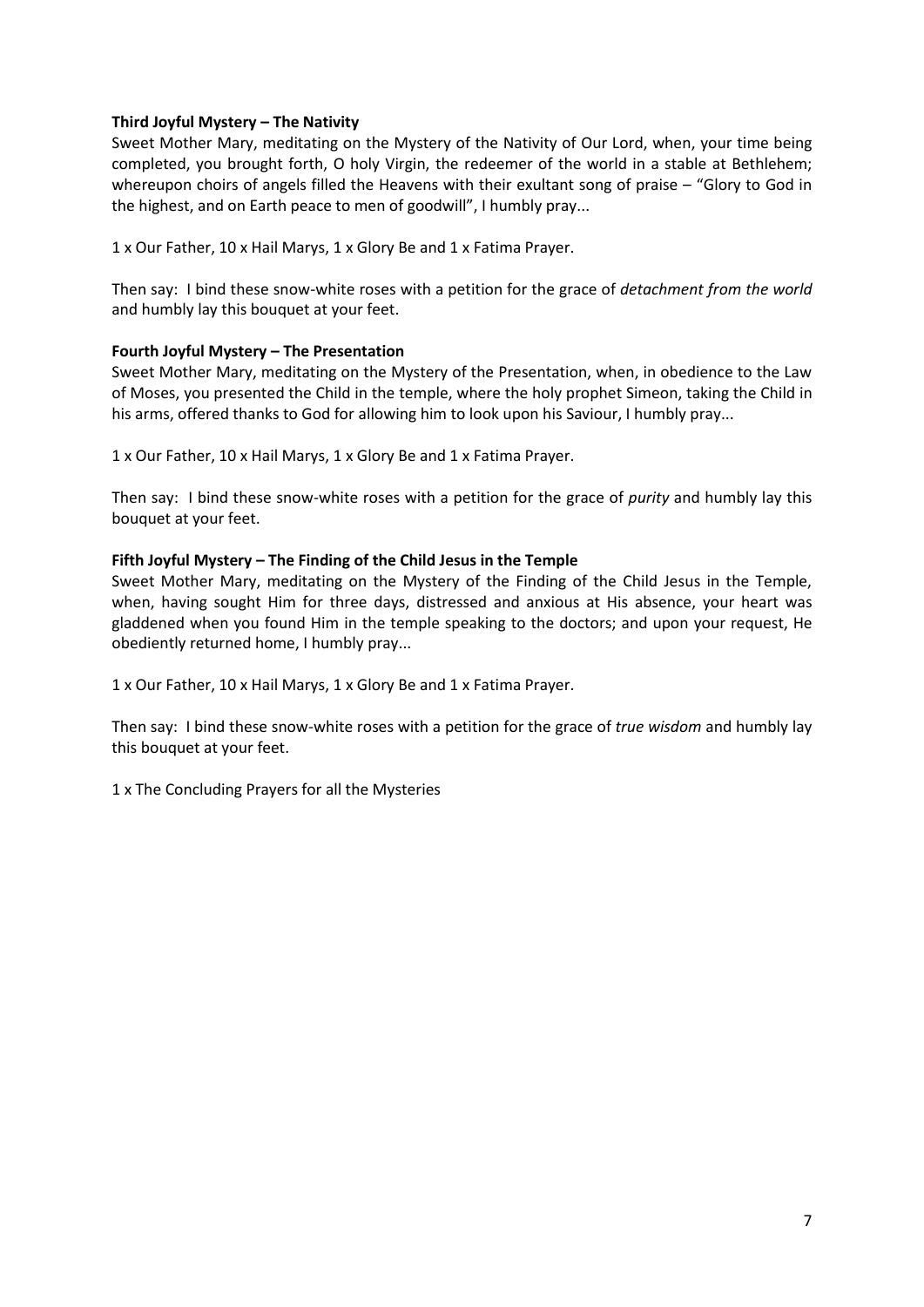## **The Sorrowful Mysteries**

#### 1 x The Sign of the Cross

#### 1 x Hail Mary

Hail! Queen of the Most Holy Rosary, my Mother Mary, hail! At your feet I humbly pray and offer you a crown of blood-red roses, in remembrance of the passion of your divine Son. Each ten bound together, recalling to you a sorrowful mystery, with my petition for a particular grace.

In the 27 days of petition pray: O Holy Queen, dispenser of God's graces and mother of all who invoke your holy name. Do not look upon my gift and fail to see its binding. As you graciously receive my gift, I humbly implore you to receive my petition; from your bounty I rest assured that you will grant me the favour I so trustingly seek.

In the 27 days of thanksgiving pray: O Holy Queen, dispenser of God's graces and mother of all who invoke your holy name. Do not look upon my gift and fail to see its binding. As you graciously receive my gift, I kindly implore you to receive my thanksgiving; from your bounty you have granted me the favour I so trustingly sought.

1 x Apostles' Creed, 1 x Our Father, 3 x Hail Marys and 1 x Glory Be.

#### **First Sorrowful Mystery – The Agony in the Garden**

Sorrowful Mother Mary, meditating on the Mystery of the Agony of Our Lord in the Garden, when, in the grotto of the Garden of Olives, Jesus saw the sins of the world unfolded before Him by Satan, who sought to dissuade Him from the sacrifice He was about to make; when, His soul shrinking from the sight, and His precious blood flowing from every pore at the vision of the torture and death He was to undergo, your own sufferings, dear Mother, the future sufferings of His Church, and His own sufferings in the Blessed Sacrament, He cried in anguish, "Abba! Father! If it be possible, let this chalice pass from Me!"; but, immediately resigning Himself to His Father's will, He prayed, "Not as I will, but as Thou wilt!", I humbly pray...

1 x Our Father, 10 x Hail Marys, 1 x Glory Be and 1 x Fatima Prayer.

Then say: I bind these blood-red roses with a petition for the grace of *uniformity with the will of God* and humbly lay this bouquet at your feet.

#### **Second Sorrowful Mystery – The Scourging at the Pillar**

Sorrowful Mother Mary, meditating on the Mystery of the Scourging of Our Lord when, at Pilate's command, your divine Son, stripped and bound to a pillar, was lacerated from head to foot with cruel scourges and His flesh torn away until His mortified body could bear no more, I humbly pray...

1 x Our Father, 10 x Hail Marys, 1 x Glory Be and 1 x Fatima Prayer.

Then say: I bind these blood-red roses with a petition for the grace of *mortifying my senses* and lay this bouquet at your feet.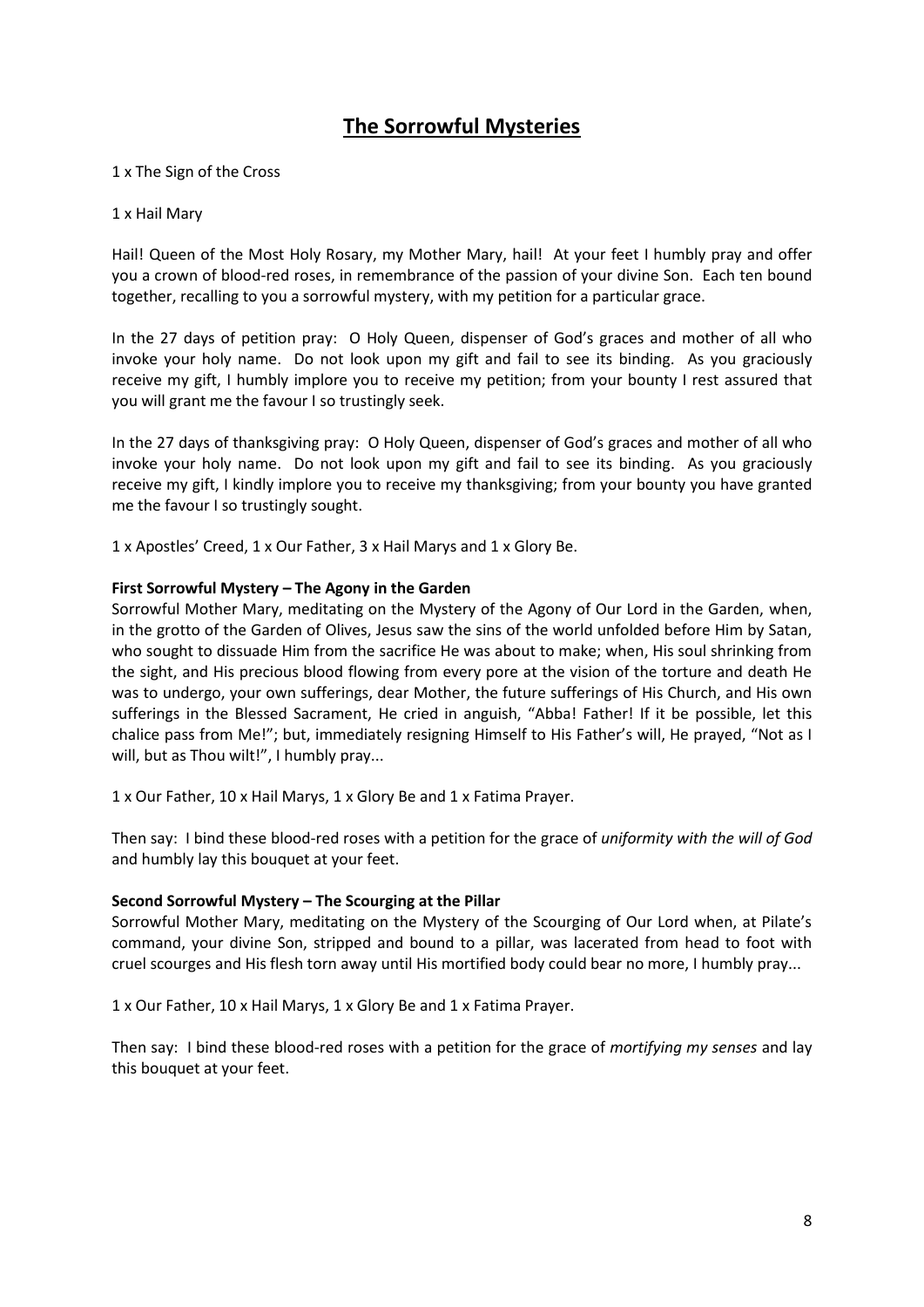#### **Third Sorrowful Mystery – The Crowning With Thorns**

Sorrowful Mother Mary, meditating on the Mystery of the Crowning of Our Lord with thorns, when, the soldiers, binding about His head a crown of sharp thorns, showered blows upon it, driving the thorns deeply into His head; then, in mock adoration, knelt before Him, crying, "Hail, King of the Jews!", I humbly pray...

1 x Our Father, 10 x Hail Marys, 1 x Glory Be and 1 x Fatima Prayer.

Then say: I bind these blood-red roses with a petition for the grace of *courage in tough trials* and lay this bouquet at your feet.

#### **Fourth Sorrowful Mystery – The Carrying of the Cross**

Sorrowful Mother Mary, meditating on the Mystery of the Carrying of the Cross, when, with the heavy wood of the Cross upon His shoulders, your divine Son was dragged, weak and suffering, yet patient, through the streets, amidst the revilements of the people, to Calvary; falling often, but urged along by the cruel blows of His executioners, I humbly pray...

1 x Our Father, 10 x Hail Marys, 1 x Glory Be and 1 x Fatima Prayer.

Then say: I bind these blood-red roses with a petition for the grace of *patience in adversity* and lay this bouquet at your feet.

#### **Fifth Sorrowful Mystery – The Crucifixion**

Sorrowful Mother Mary, meditating on the Mystery of the Crucifixion, when, your divine Son was nailed to the cross, upon which He died after three hours of indescribable agony, during which time He begged His Father forgiveness of His enemies, I humbly pray...

1 x Our Father, 10 x Hail Marys, 1 x Glory Be and 1 x Fatima Prayer.

Then say: I bind these blood-red roses with a petition for the grace of *forgiveness* and lay this bouquet at your feet.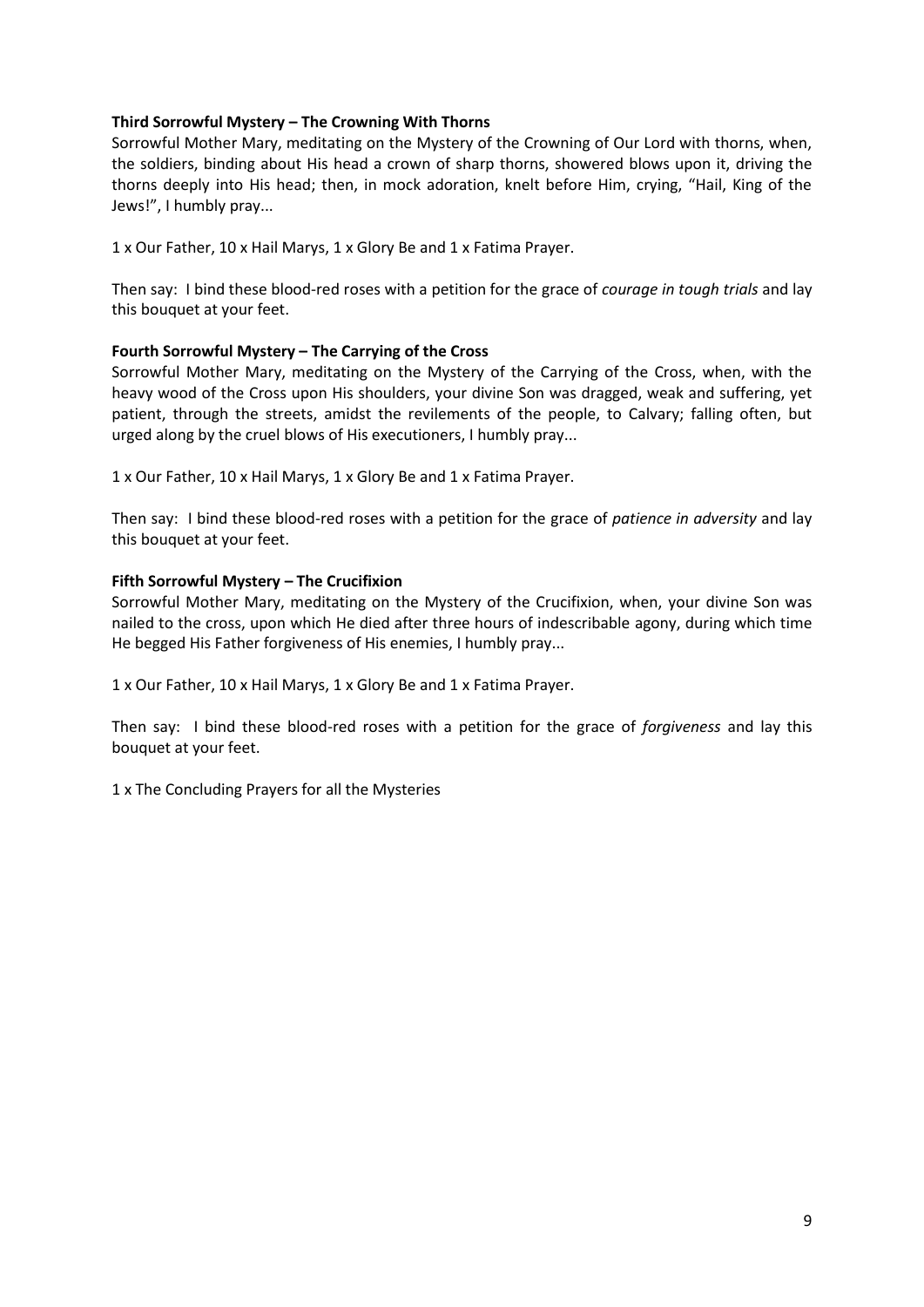## **The Glorious Mysteries**

#### 1 x The Sign of the Cross

#### 1 x Hail Mary

Hail! Queen of the Most Holy Rosary, my Mother Mary, hail! At your feet I humbly pray and offer you a crown of royal-purple roses, to remind you of your glories. Each ten bound together, recalling to you a glorious mystery, with my petition for a particular grace.

In the 27 days of petition pray: O Holy Queen, dispenser of God's graces and mother of all who invoke your holy name. Do not look upon my gift and fail to see its binding. As you graciously receive my gift, I humbly implore you to receive my petition; from your bounty I rest assured that you will grant me the favour I so trustingly seek.

In the 27 days of thanksgiving pray: O Holy Queen, dispenser of God's graces and mother of all who invoke your holy name. Do not look upon my gift and fail to see its binding. As you graciously receive my gift, I kindly implore you to receive my thanksgiving; from your bounty you have granted me the favour I so trustingly sought.

1 x Apostles' Creed, 1 x Our Father, 3 x Hail Marys and 1 x Glory Be.

#### **First Glorious Mystery – The Resurrection**

Glorious Mother Mary, meditating on the Mystery of the Resurrection of Our Lord from the Dead, when, on the morning of the third day after His death and burial, He arose from the dead and appeared to you<sup>vii</sup>, dear Mother, and filled your heart with unspeakable joy; then appeared to the holy women and to His disciples, who adored Him as their risen God, I humbly pray...

1 x Our Father, 10 x Hail Marys, 1 x Glory Be and 1 x Fatima Prayer.

Then say: I bind these royal-purple roses with a petition for the grace of *faith* and lay this bouquet at your feet.

#### **Second Glorious Mystery – Ascension**

Glorious Mother Mary, meditating on the Mystery of the Ascension, when your divine Son, after forty days on Earth, went to Mount Olivet accompanied by His disciples, where they adored Him for the last time, after which He promised to remain with them until the end of the world; then, extending His pierced hands over them in a last blessing, He ascended into heaven, I humbly pray...

1 x Our Father, 10 x Hail Marys, 1 x Glory Be and 1 x Fatima Prayer.

Then say: I bind these royal-purple roses with a petition for the grace of *desire for Heaven* and lay this bouquet at your feet.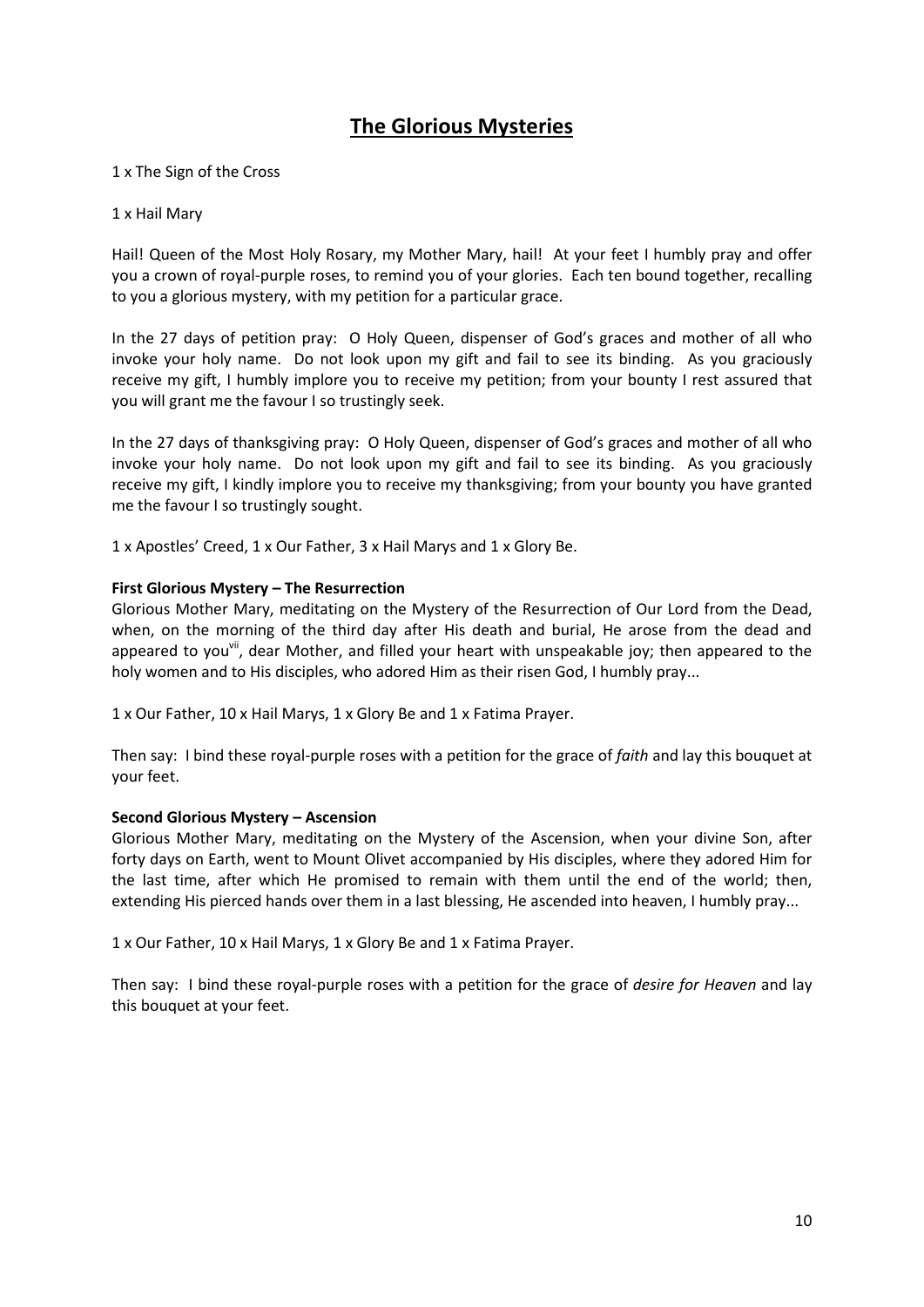#### **Third Glorious Mystery – The Descent of the Holy Spirit**

Glorious Mother Mary, meditating on the Mystery of the Descent of the Holy Spirit, when, the Apostles being assembled in a house in Jerusalem, the Holy Spirit descended upon them in the form of fiery tongues, inflaming the hearts of the Apostles with the fire of divine love, teaching them all truths and giving to them the gift of tongues, I humbly pray...

1 x Our Father, 10 x Hail Marys, 1 x Glory Be and 1 x Fatima Prayer.

Then say: I bind these royal-purple roses with a petition for the grace of *receiving the Holy Spirit* and lay this bouquet at your feet.

#### **Fourth Glorious Mystery – The Assumption of Our Blessed Mother Into Heaven**

Glorious Mother Mary, meditating on the Mystery of your Assumption into Heaven, when, consumed with the desire to be united with your divine Son, your soul departed from your body and united itself to Him, Who, out of the excessive love He bore for you, His Mother, whose virginal body was His first tabernacle, took that body into Heaven and there, amidst the acclaims of the angels and saints, fused into it your soul, I humbly pray...

1 x Our Father, 10 x Hail Marys, 1 x Glory Be and 1 x Fatima Prayer.

Then say: I bind these royal-purple roses with a petition for the grace of *true devotion to you, dear mother*, and lay this bouquet at your feet.

#### **Fifth Glorious Mystery – The Coronation of Our Blessed Mother Mary**

Glorious Mother Mary, meditating on the Mystery of your Coronation in Heaven, when, upon being taken up, you were triply crowned as the August Queen of Heaven by God the Father as His beloved daughter, by God the Son as His dearest mother, and by God the Holy Spirit as His chosen spouse; the most perfect adorer of the Blessed Trinity, pleading our cause as our most powerful and merciful mother, through you, I humbly pray...

1 x Our Father, 10 x Hail Marys, 1 x Glory Be and 1 x Fatima Prayer.

Then say: I bind these royal-purple roses with a petition for the grace of *trust in your intercession* and lay this bouquet at your feet.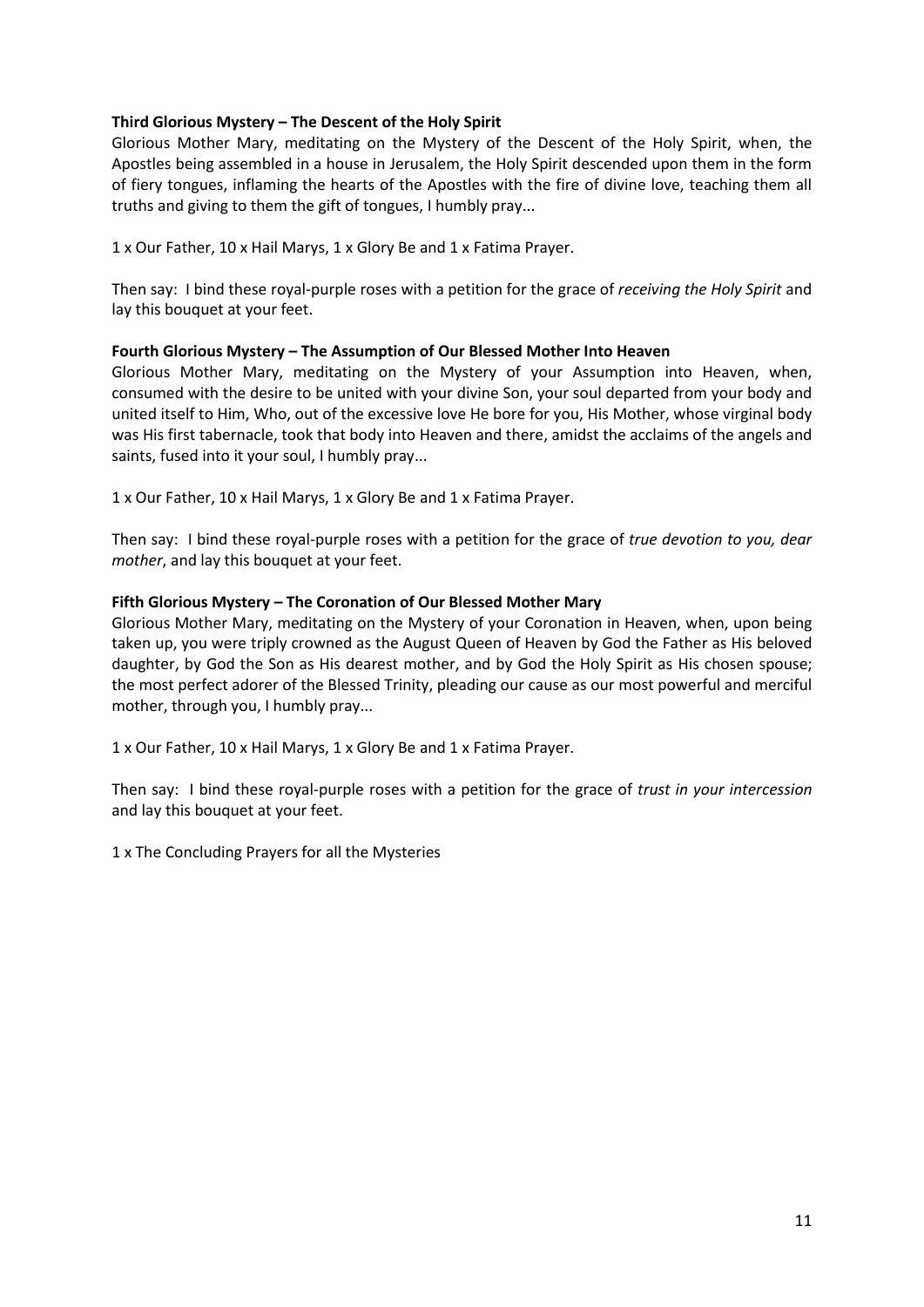## **The Luminous Mysteries**

1 x The Sign of the Cross

#### 1 x Hail Mary

Hail! Queen of the Most Holy Rosary, my Mother Mary, hail! At your feet I humbly pray and offer you a crown of bright-yellow roses, to remind you of the ministry of your Son. Each ten bound together, recalling to you a luminous mystery, with my petition for a particular grace.

In the 27 days of petition pray: O Holy Queen, dispenser of God's graces and mother of all who invoke your holy name. Do not look upon my gift and fail to see its binding. As you graciously receive my gift, I humbly implore you to receive my petition; from your bounty I rest assured that you will grant me the favour I so trustingly seek.

In the 27 days of thanksgiving pray: O Holy Queen, dispenser of God's graces and mother of all who invoke your holy name. Do not look upon my gift and fail to see its binding. As you graciously receive my gift, I kindly implore you to receive my thanksgiving; from your bounty you have granted me the favour I so trustingly sought.

1 x Apostles' Creed, 1 x Our Father, 3 x Hail Marys and 1 x Glory Be.

#### **First Luminous Mystery – The Baptism of Jesus in the Jordan River**

Courageous Mother Mary, meditating on the Mystery of the Baptism of Jesus in the Jordan River, when your Son, as an example to all, insisted on being baptised by His cousin John and the sky opened and the Holy Spirit came down to Him like a dove and a voice from Heaven said, "You are my own dear Son in whom I am well pleased", I humbly pray...

1 x Our Father, 10 x Hail Marys, 1 x Glory Be and 1 x Fatima Prayer.

Then say: I bind these bright-yellow roses with a petition for the grace of *openness to the Holy Spirit* and humbly lay this bouquet at your feet.

#### **Second Luminous Mystery – The Wedding of Cana**

Courageous Mother Mary, meditating on the Mystery of the First Miracle of Jesus at the Wedding Feast at Cana, when at your urging, your Son performed the first of His many miracles by helping a couple celebrate their marriage, by changing water into wine of such quality that the chief steward upbraided the host by saying, "Usually people serve the best wine first and save the cheaper wine for last, but you have saved the choice wine for last", I humbly pray...

1 x Our Father, 10 x Hail Marys, 1 x Glory Be and 1 x Fatima Prayer.

Then say: I bind these bright-yellow roses with a petition for the grace of *manifestation through faith* and humbly lay this bouquet at your feet.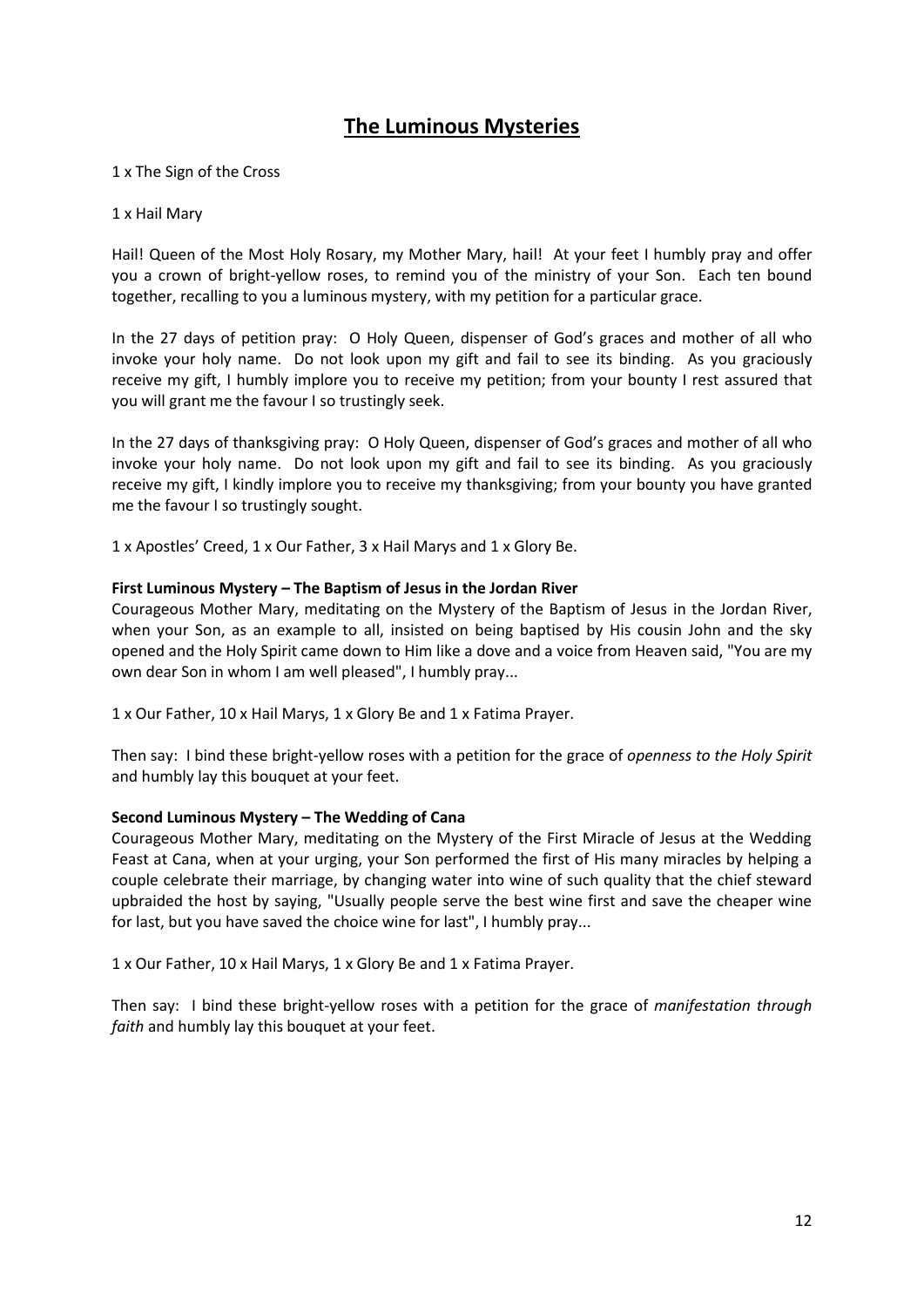#### **Third Luminous Mystery – The Proclamation of the Kingdom of God**

Courageous Mother Mary, meditating on the Mystery of the Proclamation of the Kingdom of God, when your Son revealed that the reign of God has already begun "within us" and we are called to conversion and forgiveness, praying "Your Kingdom come, Your will be done, on Earth as it is in Heaven," I humbly pray...

1 x Our Father, 10 x Hail Marys, 1 x Glory Be and 1 x Fatima Prayer.

Then say: I bind these bright-yellow roses with a petition for the grace of *trust in God* and humbly lay this bouquet at your feet.

#### **Fourth Luminous Mystery – The Transfiguration**

Courageous Mother Mary, meditating on the Mystery of the Transfiguration, when your Son revealed His glory to His three disciples, appearing on a mountain with Moses and Elijah, His face shining like the sun and a voice from heaven proclaiming, "This is my beloved Son...Listen to him", I humbly pray...

1 x Our Father, 10 x Hail Marys, 1 x Glory Be and 1 x Fatima Prayer.

Then say: I bind these bright-yellow roses with a petition for the grace of *desire for holiness* and humbly lay this bouquet at your feet.

#### **Fifth Luminous Mystery – Institution of the Eucharist**

Courageous Mother Mary, meditating on the Mystery of the Institution of the Sacrament of the Eucharist, when on the day before He died your Son celebrated the Passover with His disciples and took bread and gave it to them saying, "Take and eat; this is My body" and when dinner was finished He took a cup of wine and shared it with them saying, "Take and drink; this is My blood, which will be given up for you; do this in memory of Me", I humbly pray...

1 x Our Father, 10 x Hail Marys, 1 x Glory Be and 1 x Fatima Prayer.

Then say: I bind these bright-yellow roses with a petition for the grace of *adoration of the Eucharist* and humbly lay this bouquet at your feet.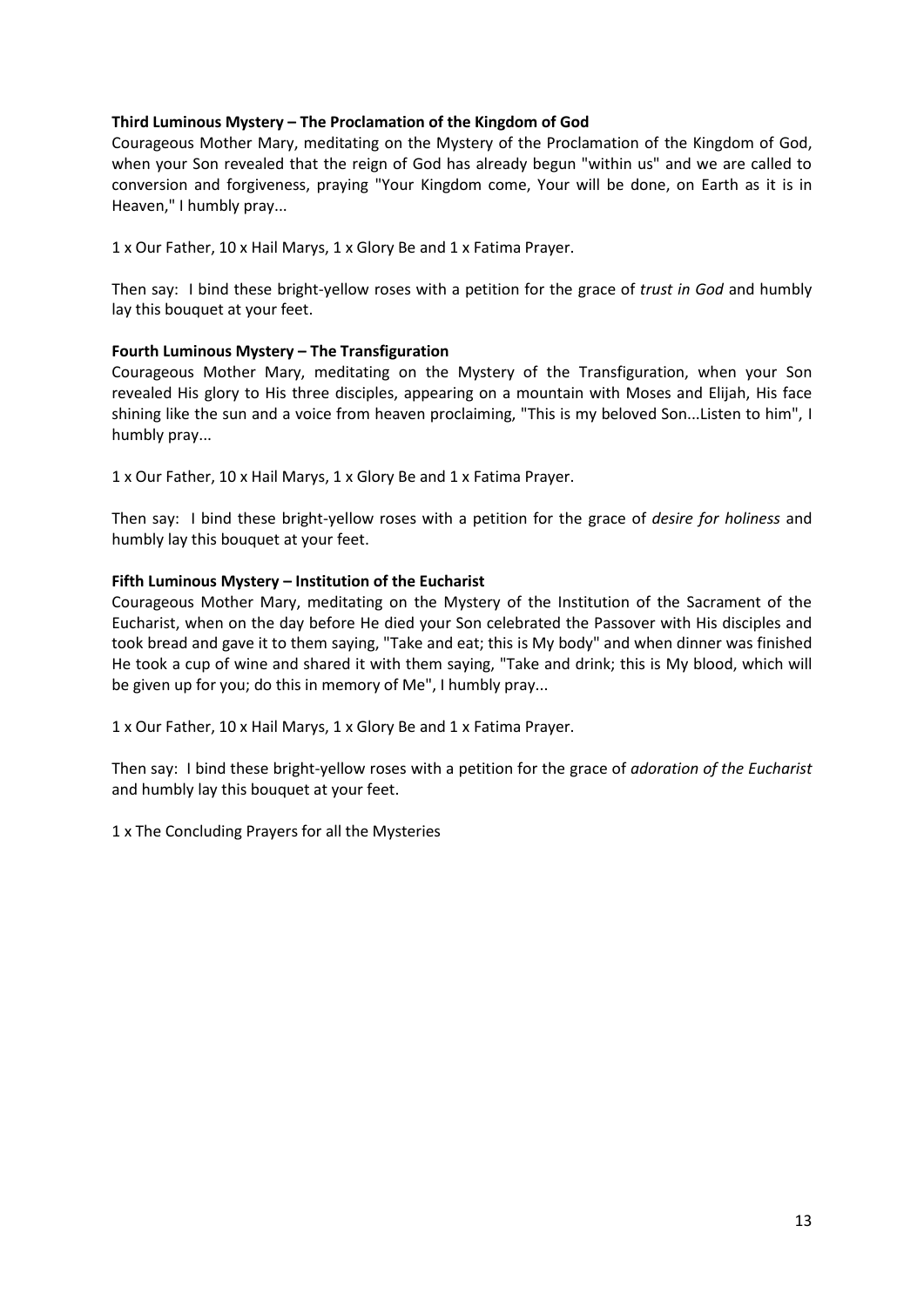## **The Concluding Prayers for all the Mysteries**

The following prayers are said after all the five mysteries for any category are completed. There are four overarching categories (Joyful, Sorrowful, Glorious and Luminous) and five underlying mysteries per category. So take the Joyful Mysteries as an example: Once you have completed The Annunciation, The Visitation, The Birth of Jesus, The Presentation and Finding of the Child Jesus in the Temple, then you pray these concluding prayers. They are not said after each underlying mystery (meaning five times per Rosary), only once at the end of the five. So you end up saying them once a day. Please note that the concluding prayers are the same for any category (Joyful, Sorrowful, Glorious and Luminous).

#### **Spiritual Communion**

My Jesus, really present in the most Holy Sacrament of the altar, since I cannot now receive you under the Sacramental Veil, I beseech you, with a heart full of love and longing, to come spiritually into my soul through the immaculate heart of Your most Holy Mother, and abide with me forever.

In the 27 days of petition pray: Sweet Mother Mary, I offer you this Spiritual Communion to bind my bouquets in a wreath to place upon your brow. O my Mother! Look with favour upon my gift, and in your love obtain for me (specify request here).

In the 27 days of thanksgiving pray: Sweet Mother Mary, I offer you this Spiritual Communion to bind my bouquets in a wreath to place upon your brow in thanksgiving for (specify request here).

After you have said the above, you conclude with the following:

1 x Hail Mary

- 1 x Hail Holy Queen
- 1 x Prayer to St Michael the Archangel
- 1 x Memorare
- 1 x The Litany of the Blessed Virgin Mary

1 x Sign of the Cross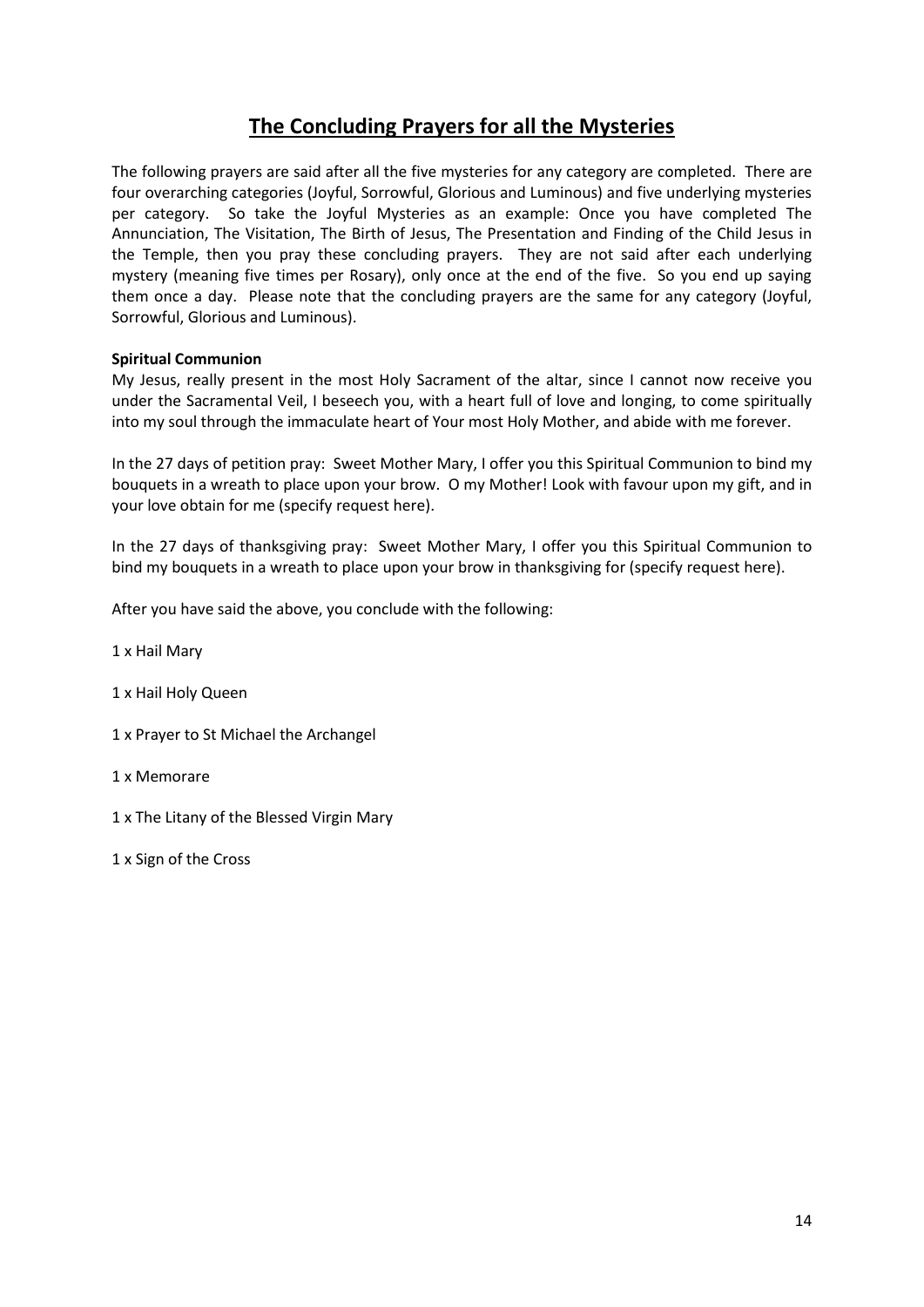## **Novena Record**

#### **In Petition**

|    |    | З  | Δ  |    | 6  |    | 8  | 9  |
|----|----|----|----|----|----|----|----|----|
|    |    | G  |    |    |    | G  |    |    |
| 10 | 11 | 12 | 13 | 14 | 15 | 16 | 17 | 18 |
|    | G  |    |    |    | G  |    |    |    |
| 19 | 20 | 21 | 22 | 23 | 24 | 25 | 26 | 27 |
| G  |    |    |    | G  |    |    |    | G  |

### **In Thanksgiving**

|    |    | э  |    |    | ь  |    |    |    |
|----|----|----|----|----|----|----|----|----|
|    |    |    | G  |    |    |    | G  |    |
| 10 | 11 | 12 | 13 | 14 | 15 | 16 | 17 | 18 |
|    |    | G  |    |    |    | G  |    |    |
| 19 | 20 | 21 | 22 | 23 | 24 | 25 | 26 | 27 |
|    | G  |    |    |    | G  |    |    |    |